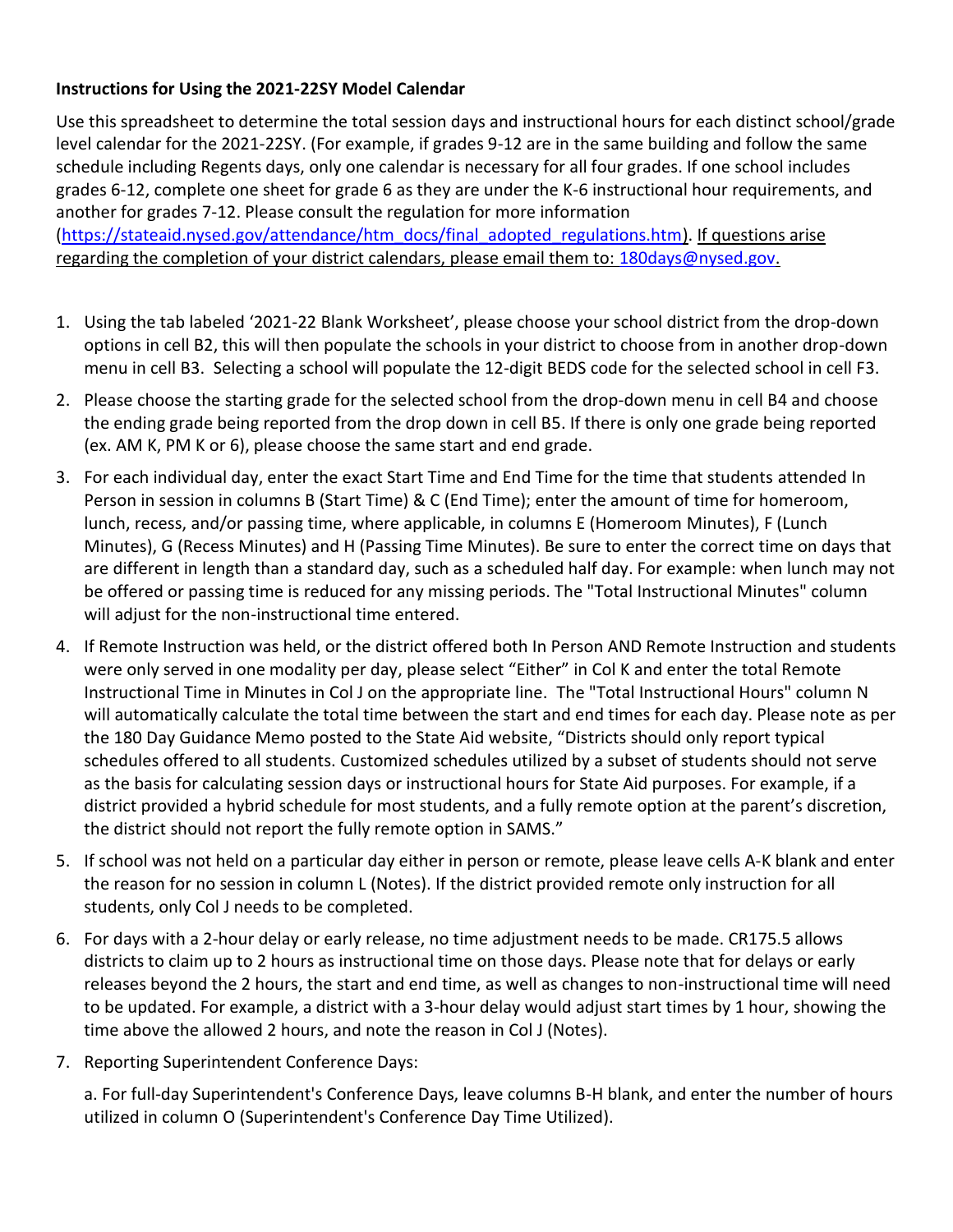b. For partial-day Superintendent's Conference Days, fill out columns B-H as described above, but do not include any of the Superintendent's Conference Day time in Start Time or End Time. Separately enter the number of hours utilized in column O (Superintendent's Conference Day Time Utilized).

c. For Superintendent's Conference Days held during the last two weeks of August, separately enter the number of days in cell M9 and the total number of hours utilized over those days in cell O9.

d. For any additional professional development or parent-teacher conference time above the allowable 4 Superintendent's Conference Days, do not include amounts in this worksheet.

- 8. Please note that the total allowable Superintendent Conference Day hours will not populate accurately in cell G6 until the calendar is completed for the year.
- 9. To enter Regents days, please note there is a drop down option in Col L on the appropriate dates. If a district chooses 'Secondary Regents Examination day', the district will get the average number of instructional hours it provides on non-examination days. A start/end time must be entered in Columns B & C, or the day will not be counted in the session day total. Please choose the correct option for the grade level being reported (i.e.: elem., secondary, or blank) and enter the appropriate times (Col B-C & E-H).
- 10. To create another blank worksheet, or copy an existing worksheet, right click the tab to be copied. Select "Move or Copy." Check the box "Create a Copy" and click "OK." To update the school name, please scroll UP using the arrow to select, changing the grade levels as necessary. The BEDS code will automatically update with the school selection.
- 11. Due to the password protections, the font size cannot be increased. To view cells in a larger font, use the "View" toolbar and click "Zoom", or increase it using the slide bar located at the very bottom right of the form.

**Districts may not schedule instructional days after the Regents Rating Day of 6/24/22.** 

## **Instructions for Using the 2021-22SY Summary Tab of Model Calendar**

This tab has been created as a tool for districts to assist them in completing what is required in SAMS. Completion of this page is NOT required, and State Aid will not review this sheet.

All data entered on this tab will match the 180 Day Calendar worksheets that the district has completed in this workbook.

- 1. In Column A, enter the name of the worksheet from which you are pulling the data (for our purposes, the name of the worksheet we are referencing is "Internal Sample"). \*Note- once this information is added to Column A, the rest of the columns (B-G) should auto-populate. If they do not, you can proceed with the steps below.
- 2. In Column B, enter the BEDS Code. This can be found on your referenced worksheet, in cell F3.
- 3. In Column C, enter the School Name. This can be found on your referenced worksheet, in cell B3.
- 4. In Column D, enter the Grade Range. This can be found on your referenced worksheet, in cells B4 and B5.
- 5. In Column E, enter the Total Number of Session Days. This can be found on your referenced worksheet, in cell M6.